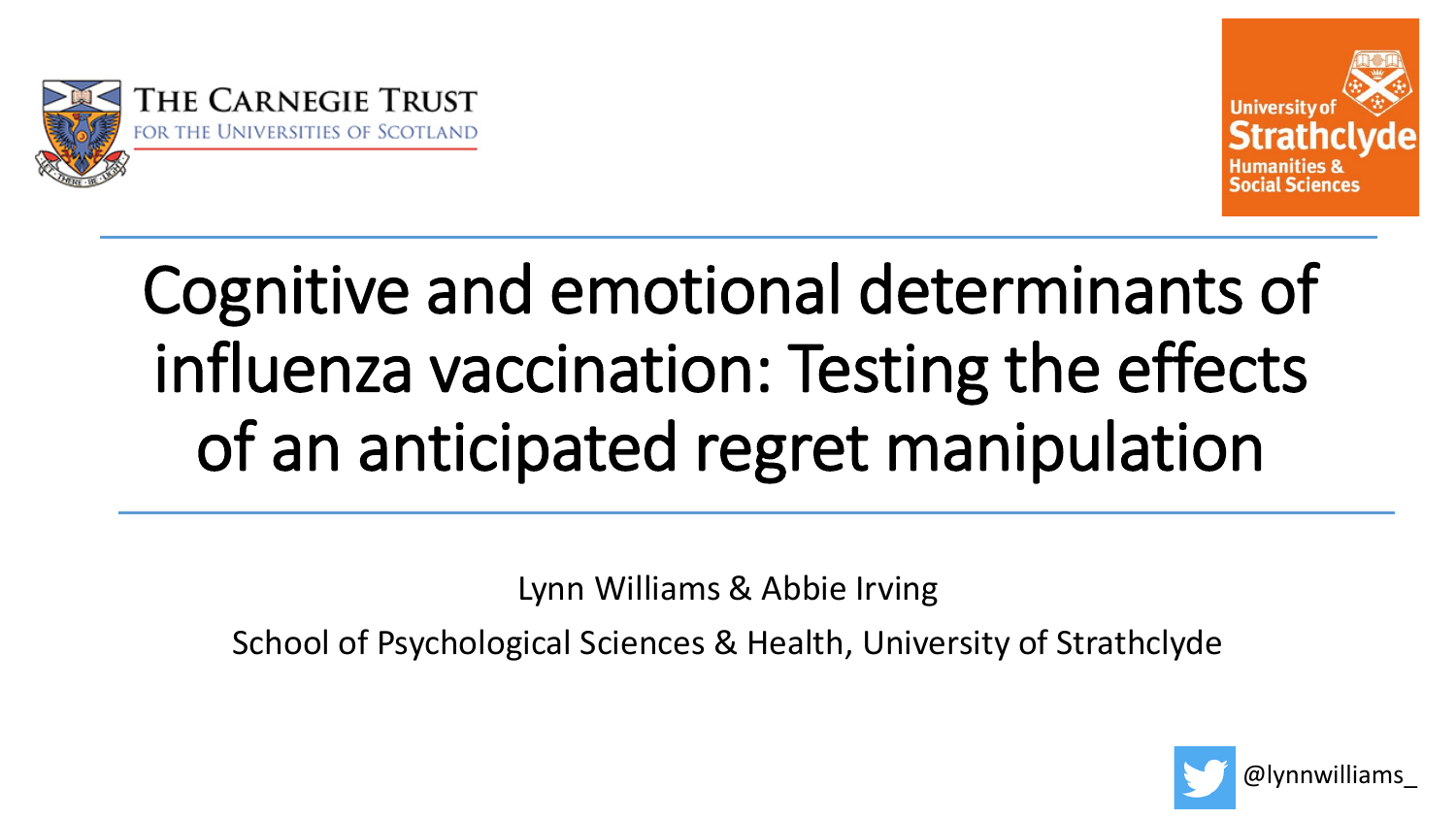#### Vaccine Hesitancy

- The WHO listed vaccine hesitancy as one of the top ten threats to global health in 2019 due to falling vaccination uptake worldwide.
- Refers to "the delay in acceptance or refusal of vaccines despite availability of vaccination services" (WHO SAGE Vaccine Hesitancy Working Group, 2015).
- The reasons for vaccine hesitancy are complex and involve psychological, social and contextual factors (Brewer et al., 2017).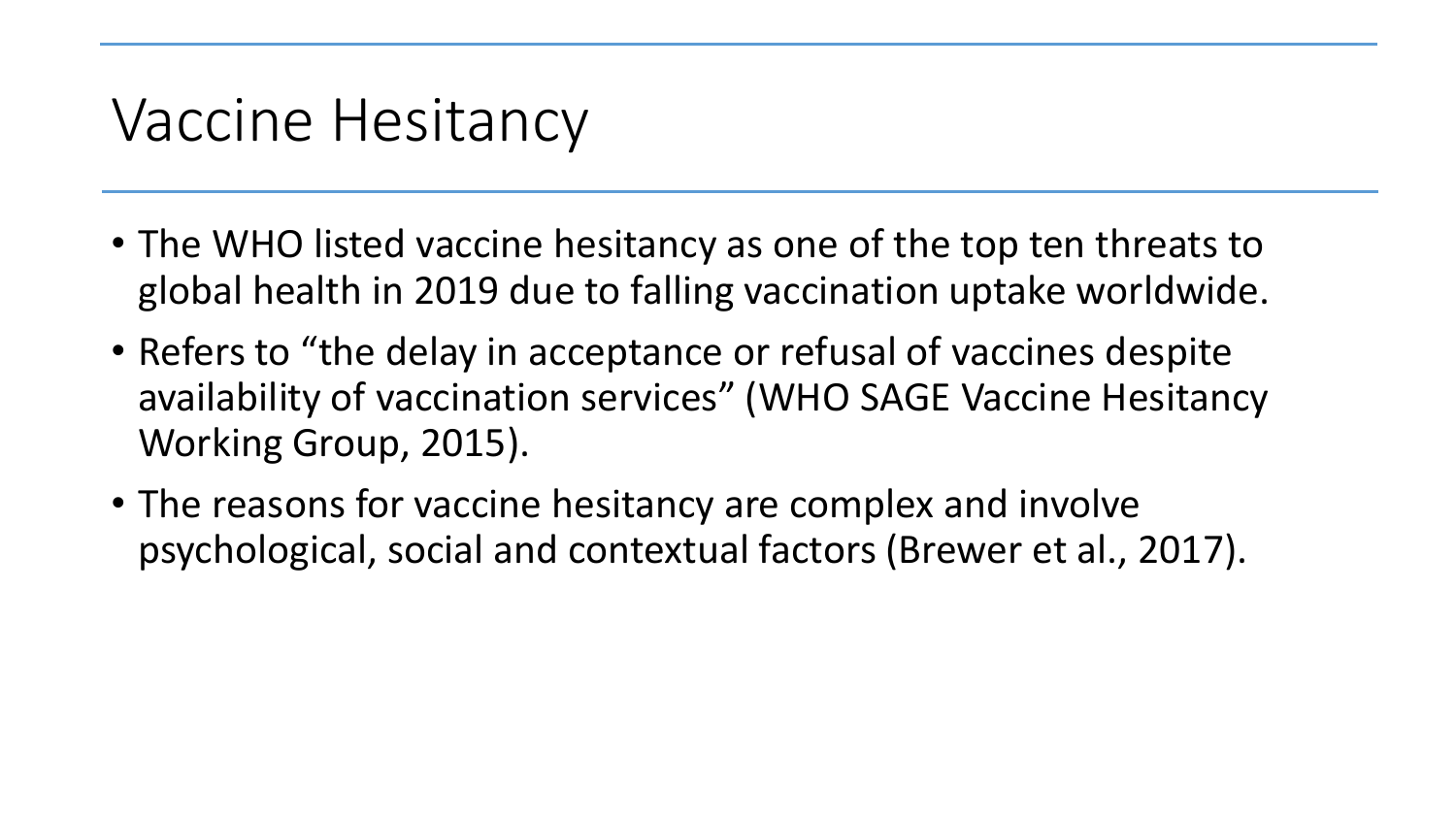#### Vaccine Hesitancy – A Continuum



Report of the SAGE Working Group on Vaccine Hesitancy. 2014.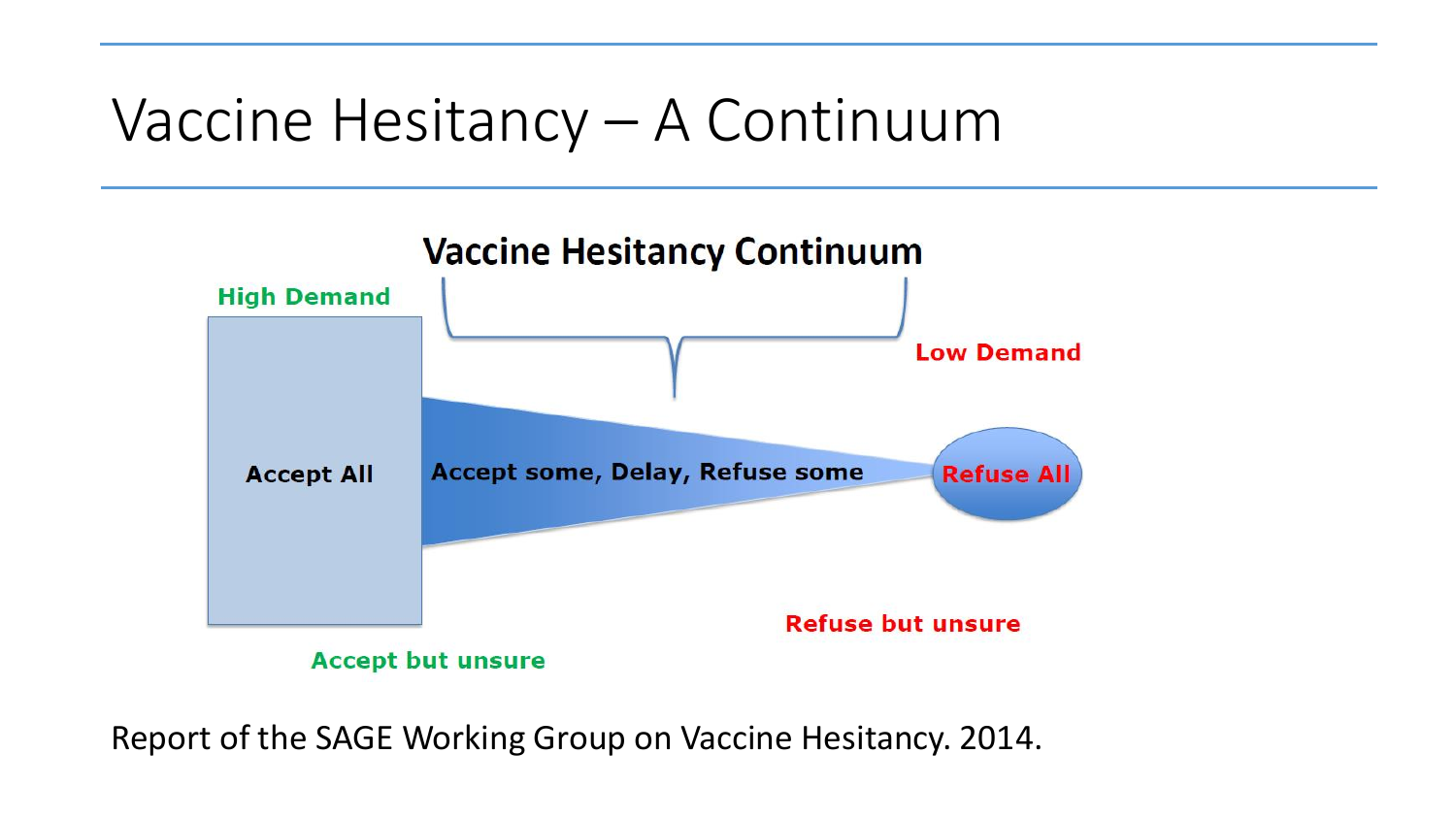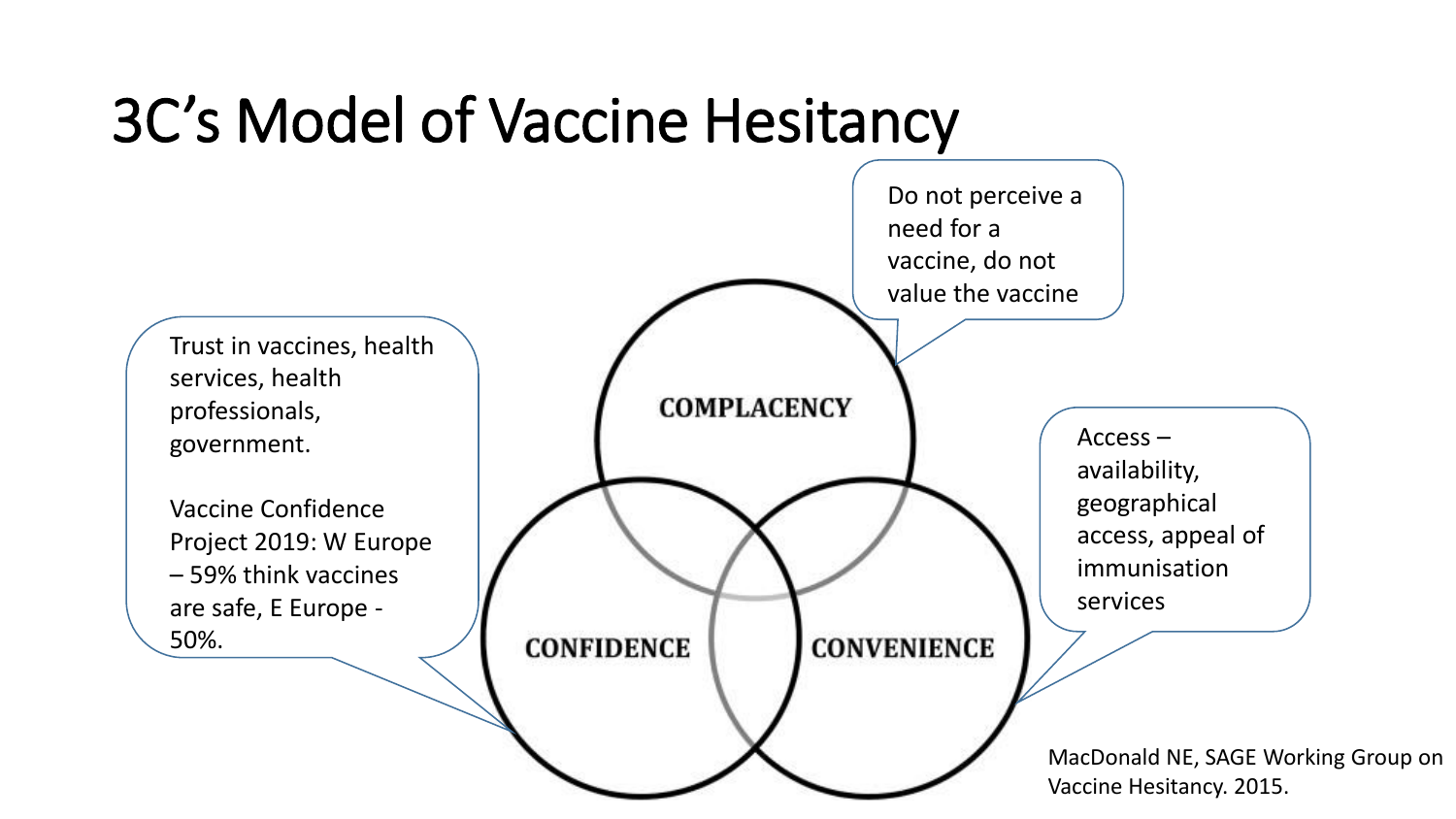### Influenza Vaccination

- Seasonal influenza remains a significant public health threat, with seasonal influenza leading to an estimated 3 to 5 million cases of severe illness, and between 290 000 to 650 000 respiratory deaths (WHO, 2018).
- Flu vaccine is offered free of charge on the NHS to people who are at risk (e.g. over 65 years, pregnant, certain medical conditions, healthcare workers).
- WHO has uptake targets of 75% in these groups, but vaccination rates are well below this, e.g. 45% in those with medical conditions in Scotland.
- Anyone else can receive the vaccination privately via a pharmacy (cost of £12.99).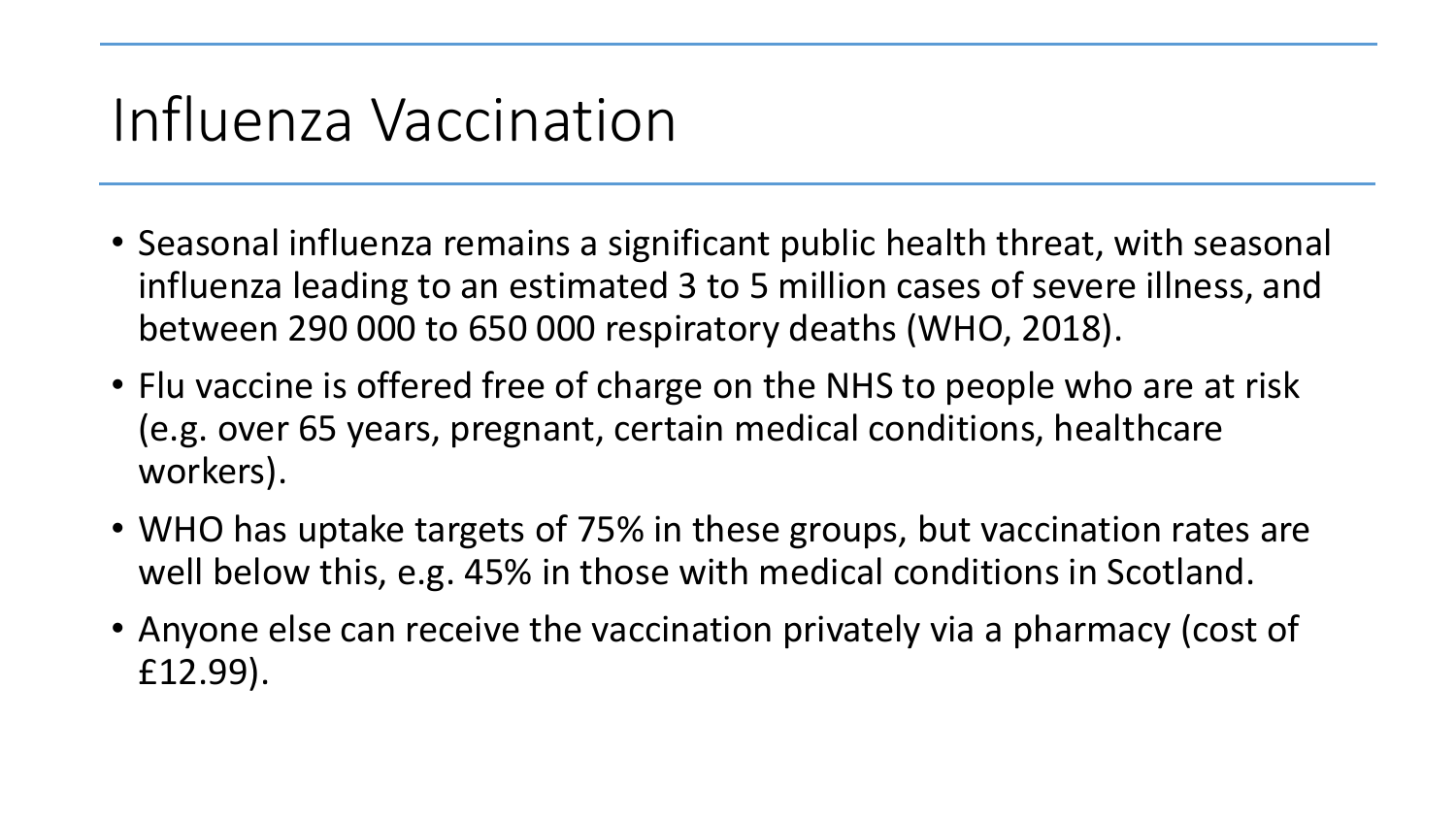#### Barriers to Influenza Vaccination Uptake

- Schmid et al., (2017) carried out a systematic review of influenza vaccine hesitancy and identified many different psychological, contextual, sociodemographic and physical barriers.
	- Sociodemographic variables (e.g. age, gender, education)
	- Past behaviour
	- Lack of confidence, concerns about vaccine effectiveness
	- Negative attitudes towards vaccines
	- Perceived risk of side effects
	- Complacency lower perceived severity in relation to influenza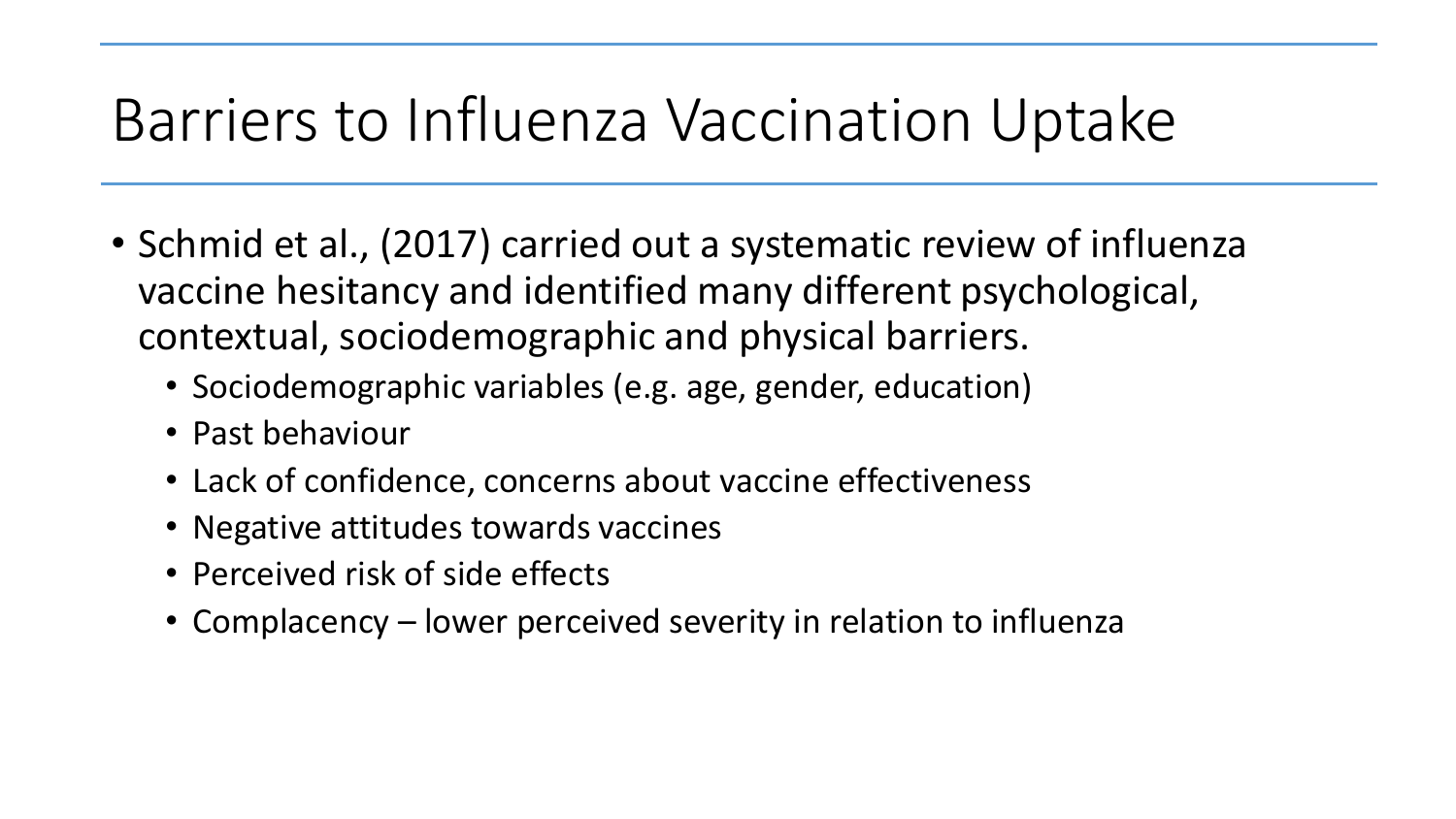### Cognitive Factors

- These findings can be mapped onto the 4C model of vaccine hesitancy.
	- Complacency, convenience, confidence, and calculation (i.e. engagement in information searching) (Betsch et al., 2015).
- Model recently extended to add fifth factor of collective responsibility, and the 5C scale developed to assess these five constructs (Betsch et al., 2018).
- Aim 1 Utilise the 5C scale in the UK for the first time and examine the relationships between the 5C factors and influenza vaccination intention.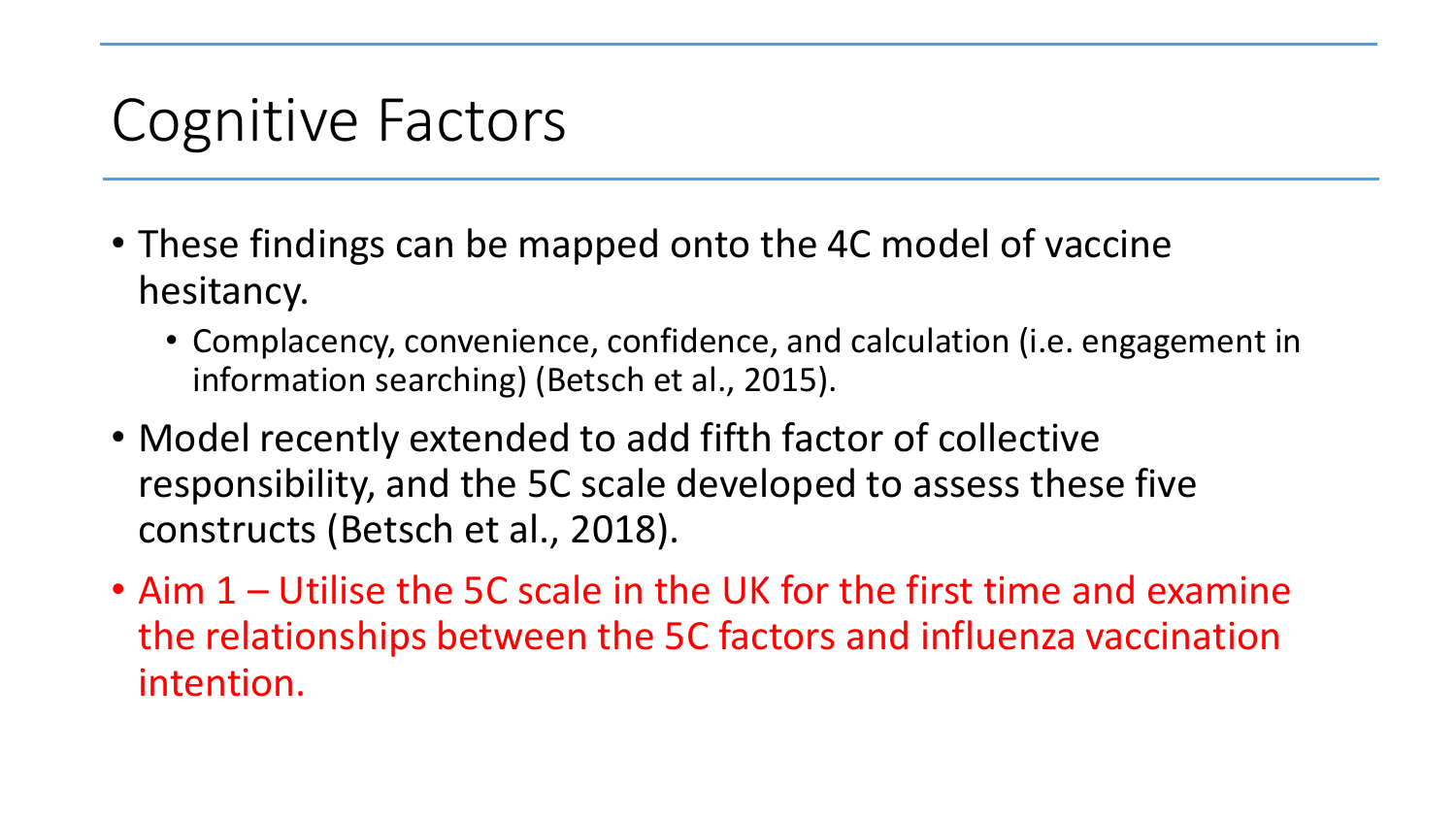### What about the role of emotion?

- Decision-making regarding vaccination will not only be influenced by cognitive evaluations of the evidence, but also by emotional factors.
- E.g. worry and regret can influence preventive health behaviours, such as vaccine uptake (Chapman & Coups, 2006).
- But the impact of emotional factors on vaccination behaviour has been investigated far less than the role of cognitive factors.
- Some studies suggest that anticipated worry and anticipated regret are better predictors than cognitive risk estimates in predicting vaccination uptake (Chapman & Coups, 2006; Weinstein et al., 2007; Thompson et al., 2012).
- Aim 2: Investigate if anticipated regret is more associated with vaccination intention than the cognitive-based 5C factors.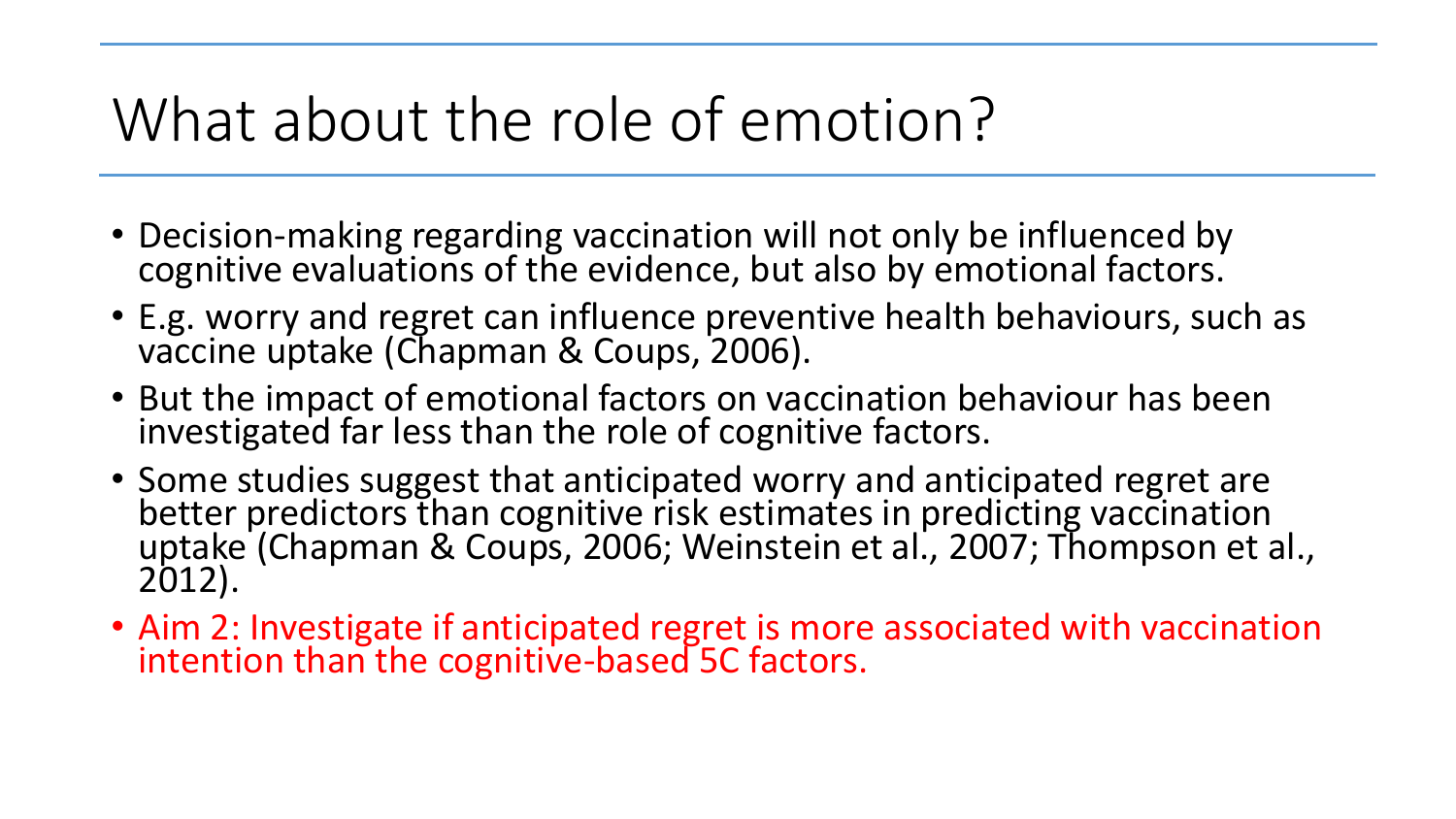#### Anticipated regret

- Simple anticipated regret manipulations can motivate health behaviours and behavioural intentions:
	- Blood donation (Godin et al., 2008)
	- Organ donation (O'Carroll et al., 2011)
	- Cervical screening attendance (Sandberg & Conner, 2009)
- In these interventions participants complete a questionnaire containing anticipated regret items (vs a control group with no questionnaire or a questionnaire with no anticipated regret items) (Question-behaviour effect).
- Conner et al., (2017) found that adding anticipated regret items did not enhance the question-behaviour effect when examining vaccination uptake in older adults.
- Aim 3 Test the effect of a simple anticipated regret manipulation on seasonalinfluenza vaccination intention in the general population.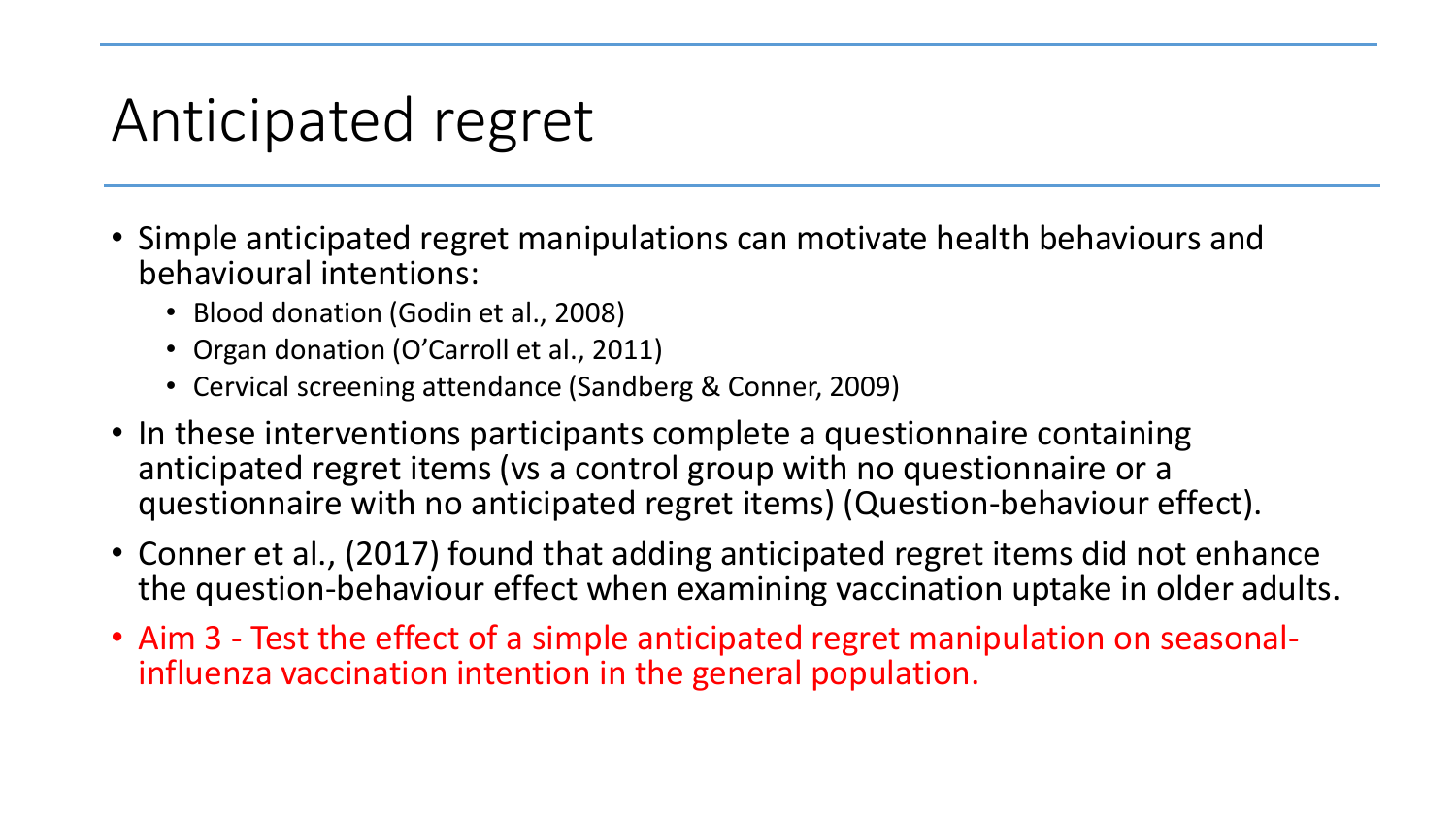### Methods

#### • **Participants**

- N=300 from the general population
- Mean age=38.6 years
- 37% of sample in an "at-risk" group
- Recruited via social media

#### • **Questionnaire**

- Completed online via Qualtrics
- Sociodemographic info
- Flu vaccination previous behaviour + intention
- 5C Scale
- Anticipated regret (for half the sample)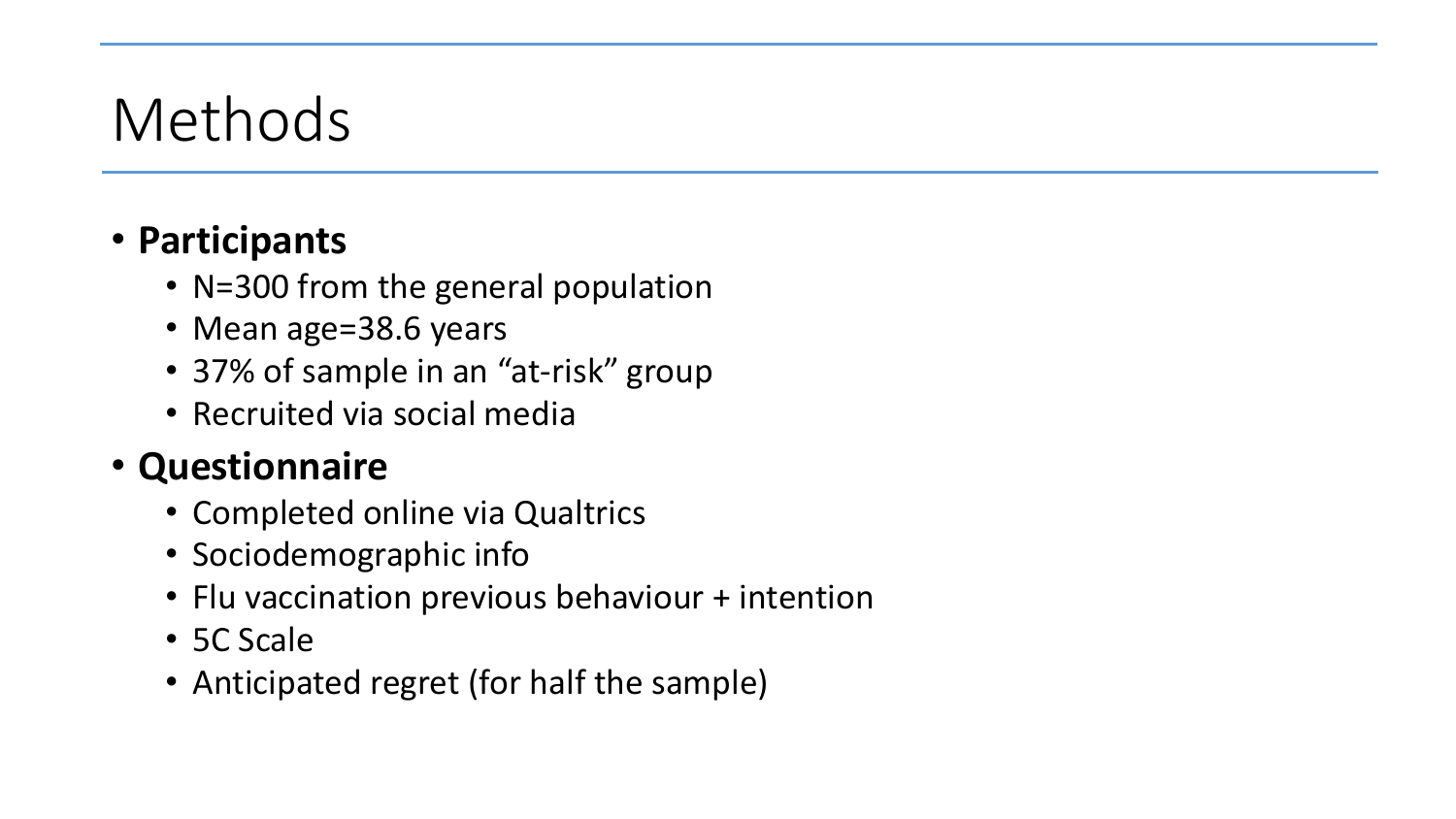#### Measures

- **5C Scale** (Betsch et al., 2018): 15 items, scored on a 7-point scale from "strongly disagree" to "strongly agree"
	- Confidence "I am completely confident that vaccines are safe"
	- Complacency "Vaccination is unnecessary because vaccine-preventable diseases are not common anymore"
	- Constraints "Everyday stress prevents me from getting vaccinated"
	- Calculation "When I think about getting vaccinated, I weigh benefits and risks to make the best decision possible"
	- Collective responsibility "When everyone is vaccinated, I don't have to get vaccinated too"
- **Anticipated Regret**: 2 items (based on O'Carroll et al., 2011) (inaction regret)
	- "If I didn't get the flu vaccination and I became ill with the flu, I would feel regret"
	- "If I don't get the flu vaccination, I will later wish I had"
- **Intention:** 1 item
	- "I intend to get the flu vaccination this year"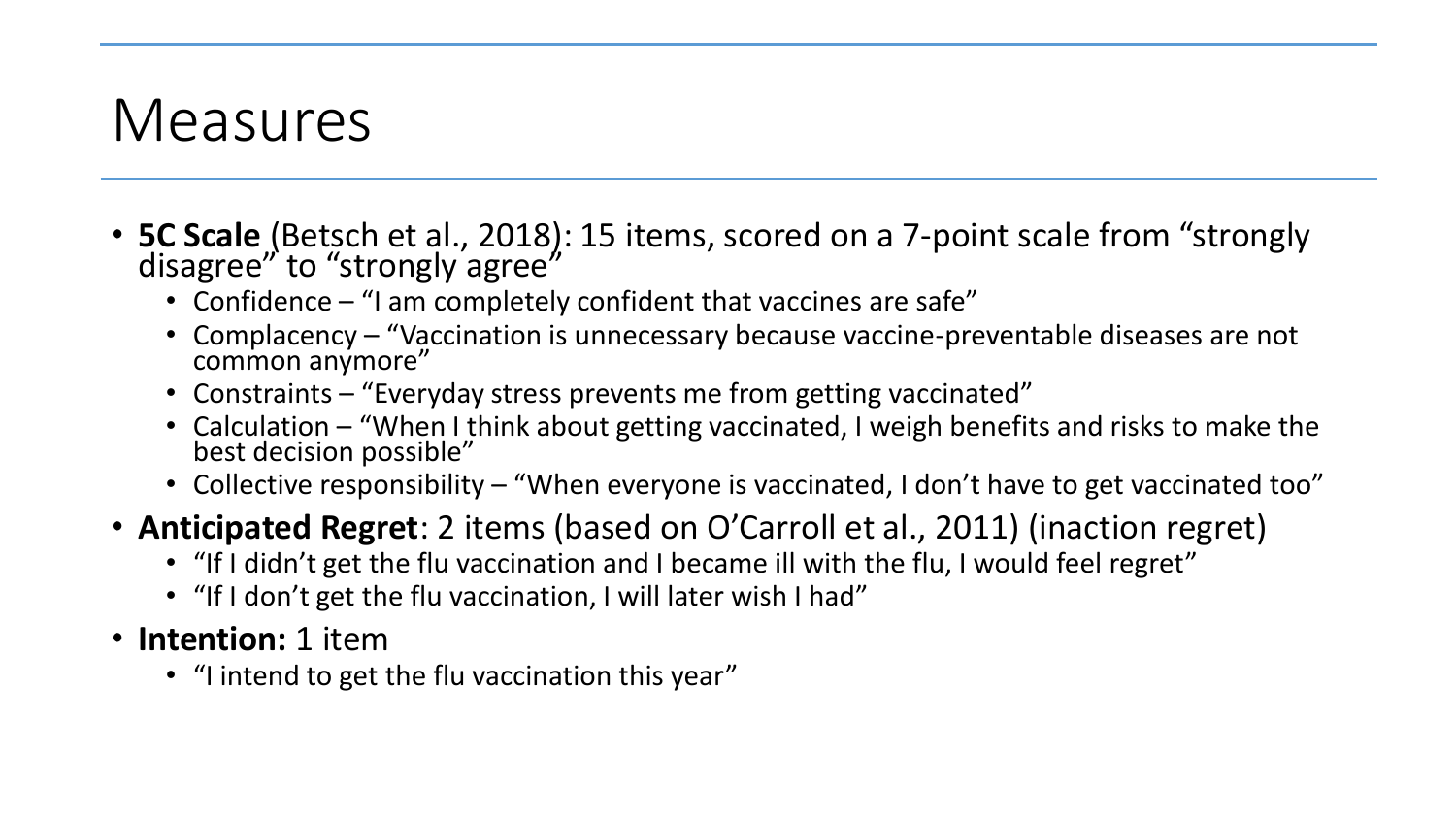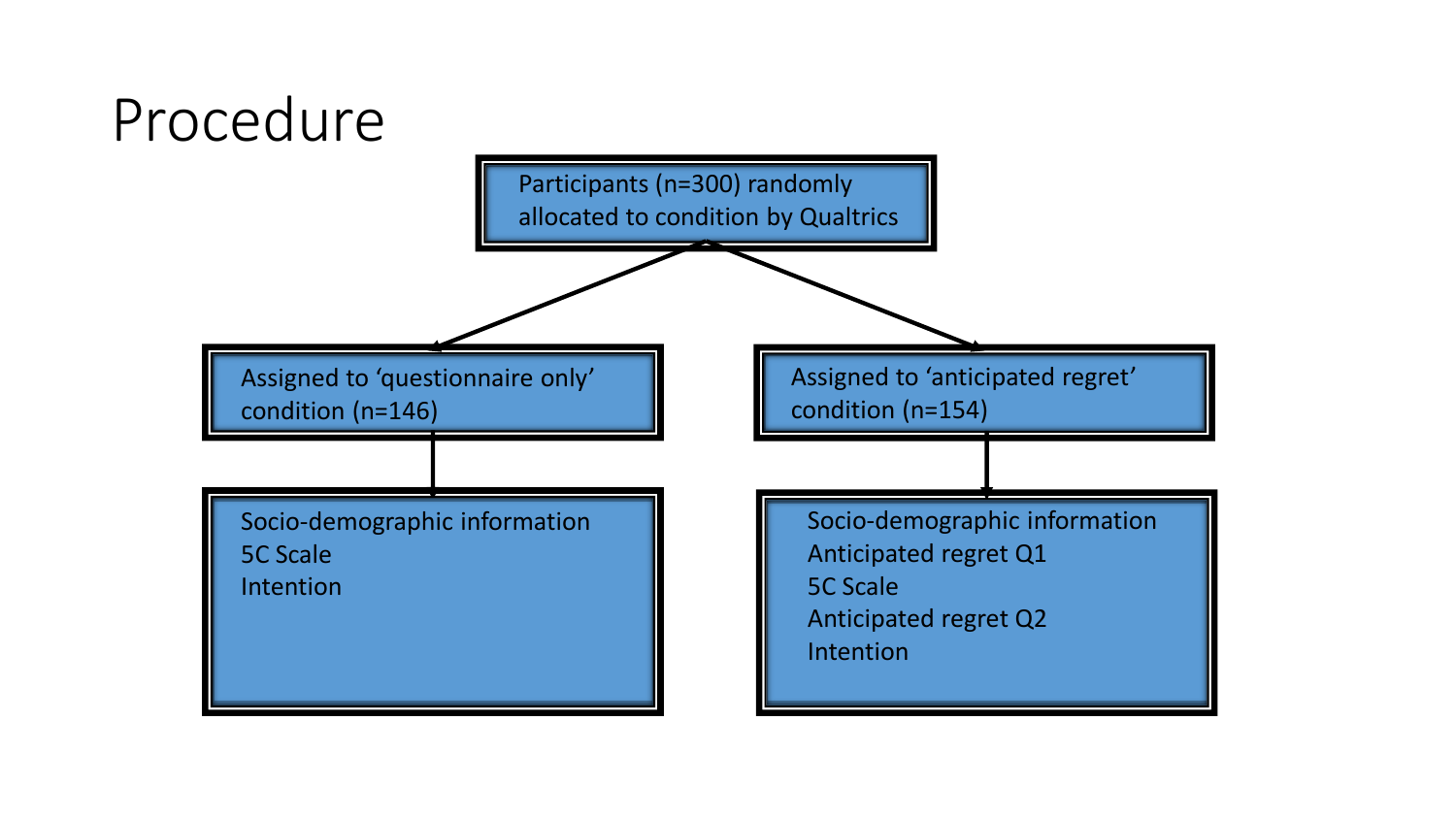#### Results

• Correlations between 5C factors, anticipated regret and intention

| <b>Dimension</b>                 | <b>Correlation with intention</b> |  |
|----------------------------------|-----------------------------------|--|
| Confidence                       | $r = 0.363$ , p< $0.001$          |  |
| Complacency                      | $r=-.320, p<.001$                 |  |
| Constraints                      | $r = -0.238$ , $p < 0.001$        |  |
| Calculation                      | $r = .034, p = .56$               |  |
| <b>Collective Responsibility</b> | $r = 297, p < 001$                |  |
| Anticipated regret               | $r = 760$ , $p < 001$             |  |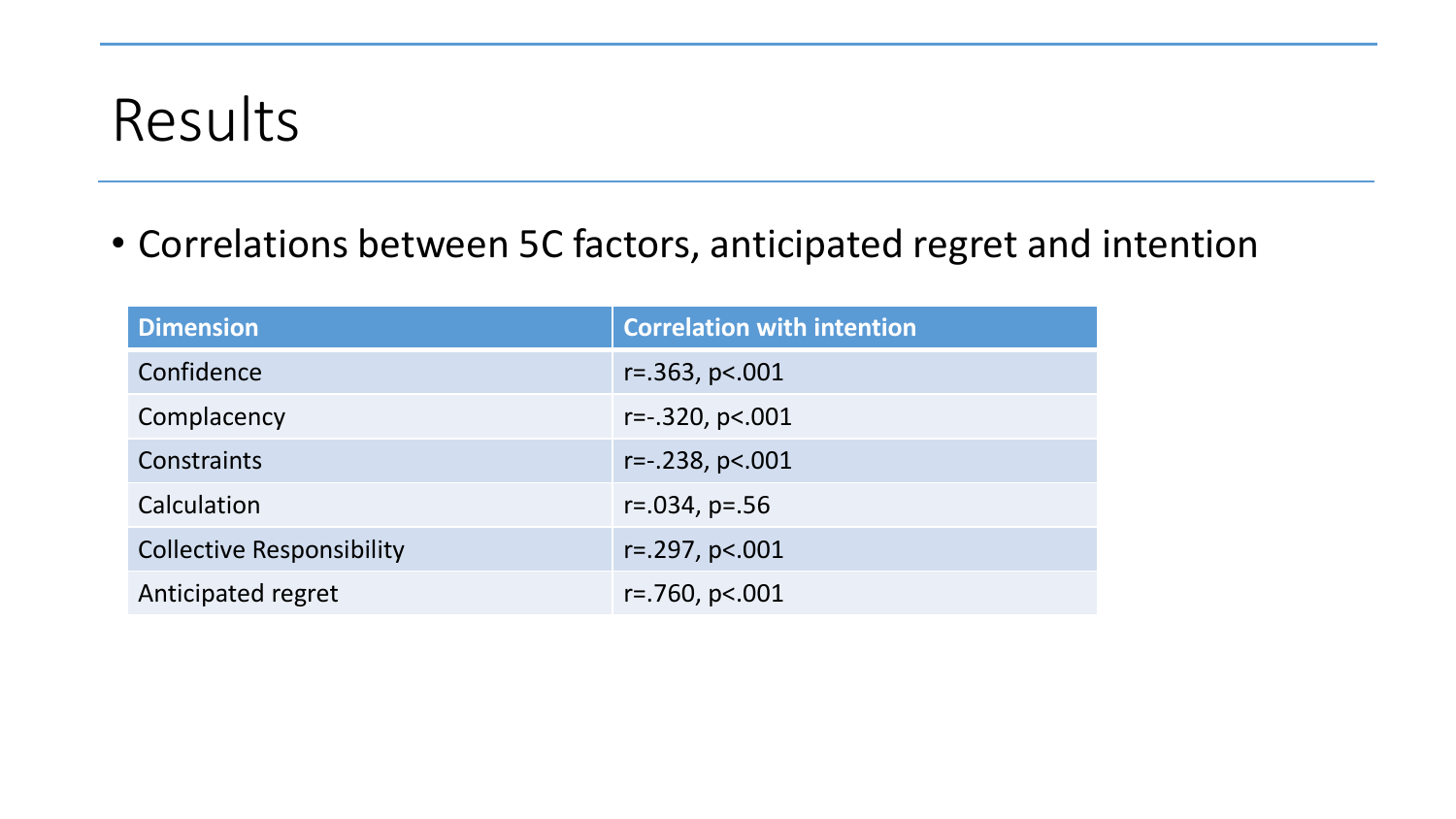## Results (cont)

• Mean intention score by condition and group:

| <b>Condition</b>   | Mean (SD) Intention<br><b>Score</b> |  | <b>Risk Group (Y/N)</b> | Mean (SD) Intention<br><b>Score</b> |
|--------------------|-------------------------------------|--|-------------------------|-------------------------------------|
| Questionnaire only | 4.51(2.41)                          |  | <b>Risk Group</b>       | 6.08(1.94)                          |
| Anticipated regret | 4.51(2.42)                          |  | Not in Risk Group       | 3.59(2.17)                          |

- Two-way ANOVA:
	- No significant difference in vaccination intention scores between the anticipated regret and questionnaire only conditions  $F(1, 296) = .028$ ,  $p = .867$ ).
	- Those who were members of an "at-risk" group had significantly higher intention scores  $F(1, 296) = 98.03$ , p < .001).
	- There was no interaction between risk group membership and condition on intention.